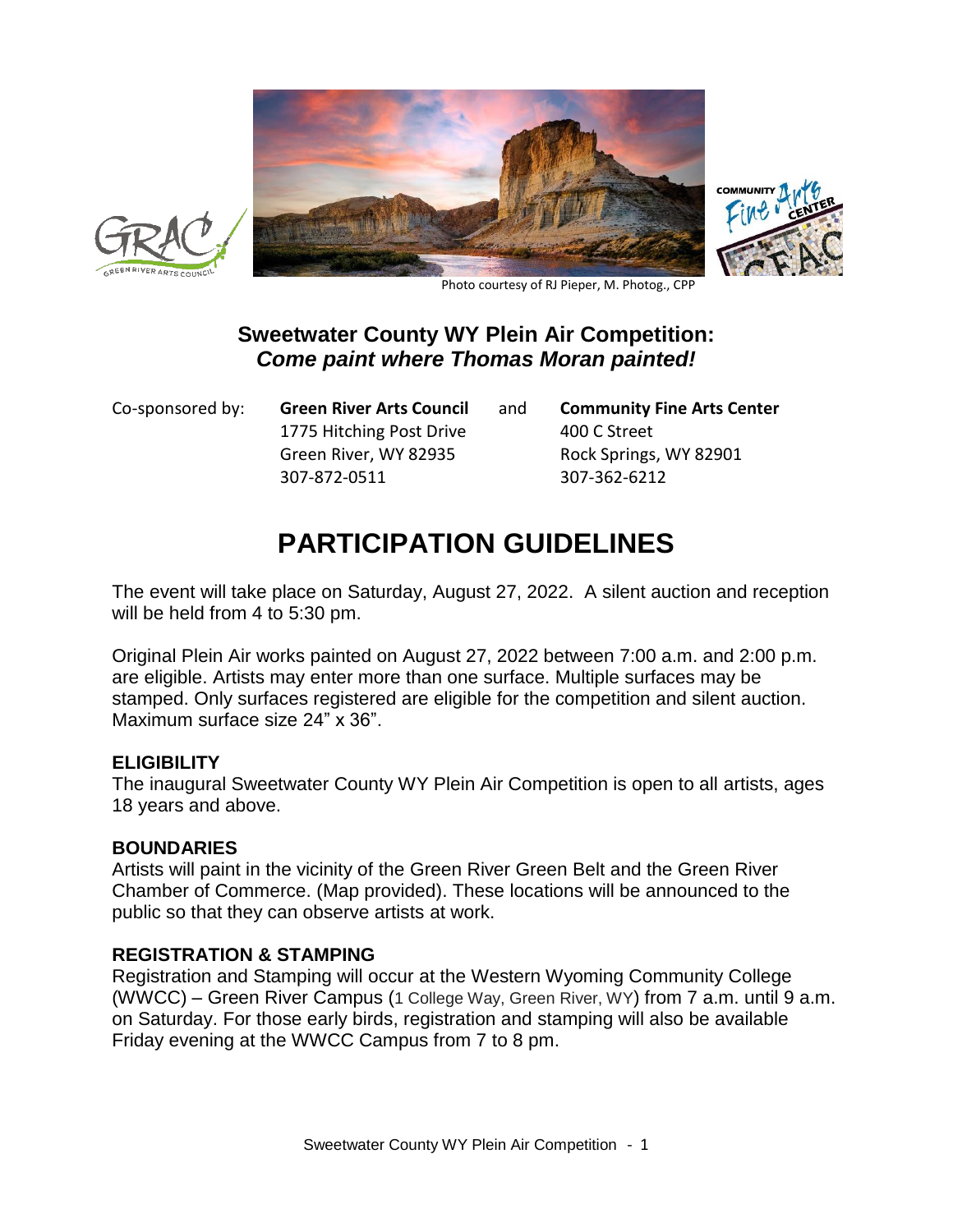# **FEES**

FIRST ENTRY \$25.00 due at registration. ADDITIONAL ENTRIES: \$10.00 per entry to be paid before the judging.

Participants may have multiple surfaces stamped at the time of registration for the fee of one entry. Additional fees will be charged if you decide to turn in more than one surface.

#### All fees are non-refundable, even if the original surface is unfinished. Entry fees are used for prize money and publicity.

## **PAINTING TURN IN**

Return works to the WWCC – Green River Campus, by no later than 2:30 p.m. All work entered for the Plein Air Competition will be exhibited and offered for sale in a silent auction. Works must be framed and ready to hang in exhibition condition and ready to sell. Works will be judged prior to the silent auction, which will begin at 4:00 p.m. during the reception.

# **SALES**

Artists will establish a minimum price for which they are willing to sell their work, an immediate sale/premium price (Buy it Now) will also be established. The silent auction opens at 4:00 pm and closes at 5:30 p.m. on August 27, 2022.

Art enthusiasts and collectors may bid on the freshly painted masterpieces beginning at the artist's minimum price. Sales will be encouraged and the sponsors (GRAC and CFAC) will retain a 25% commission on sales. Artist will be mailed checks for their work less the commission after payment is confirmed on sold works.

## **AWARDS**

This year's award juror is artist Florence Alfano McEwin whose works encompass painting and printmaking. She often incorporates her plein air paintings into her prints within her long running series Red Riding Hood Speaks. This series continues to be appreciated by international and national audiences including those in Japan, Canada, Italy, Germany, England, Scotland, the Netherlands, and France. Along the way her numerous awards have included the prestigious, George and Helen Segal Foundation Award in Painting (NJ), both 2017 and 2009 Wyoming State Art Fellowships and the CNG Producing Award. This particular watercolor award, given in Louisiana, listed as former recipients such notable artists as Winslow Homer, Mary Cassatt and Thomas Eakins. Her awarded piece was a plein air painting done on a camping trip in the Wind River Mountains. Alfano McEwin is Professor Emeritus of Western Wyoming Community College where her responsibility included the curation for the campus art gallery. She holds a Ph.D. in the Aesthetics of Art from the College of the Visual Arts at North Texas University.

- Best of Show: \$500
- People's Choice: \$300
- 3 Honorable Mentions: \$100 each